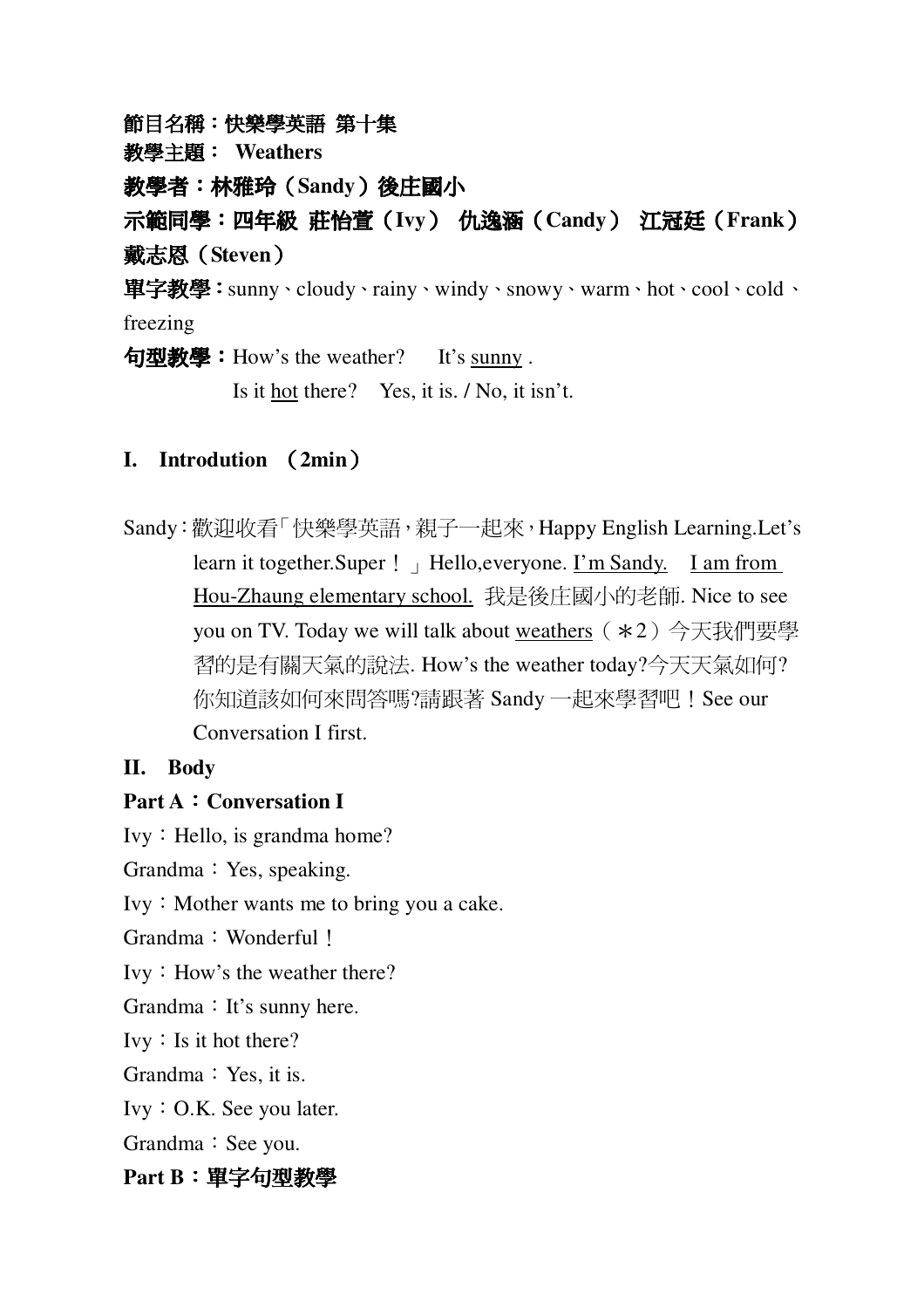Sandy:OK.剛剛的 Conversation 中,Ivy 打電話給 grandma 奶奶,開頭說: Is grandma home? (\*2)當我們打雷話要找某人時,你可以說「Is someone there?  $( *2)( \nexists \lambda A \# \mathbb{H} \# \mathbb{I} \# ? )$ 或者「Is someone home? (\*2)(某人在家嗎?)來詢問。如果接電話的是本人聽的,可直 接說 Yes, speaking.  $(*2)$  (是的,請說)。原來 Ivy 的媽媽要 Ivy 拿 cake 蛋糕去給 grandma. 這邊說 Mother wants me to bring you a cake. (\*2) 媽媽要我帶蛋糕給您,帶(拿)給某人某東西,用 bring someone something. 例如:Bring you a cake.拿給你個蛋糕. Bring me a book.拿給我一本書. 以此類推. 接著 Ivy 問 How's the weather there?( \*2)那邊的天氣如何呢?Grandma 回答:It's sunny here. (\*2)這裡的天氣很好、是晴天. Sunny 是晴天、出太陽的. 天氣, there 是指那裡、here 是指這裡, 剛剛提到 How's the weather there? 你那邊的天氣如何呢?現在回答 It's sunny here. 這裡的天 氣很好、是晴天. 除了晴天之外, 我們還有許多其他的天氣變化, 現在我們一起來學習各種天氣吧!

sunny sunny s-u-n-n-y

cloudy cloudy c-l-o-u-d-y

rainy rainy r-a-i-n-y

windy windy w-i-n-d-y

snowy snowy s-n-o-w-y

Sandy:請 Ivy 和 Sandy 一起做以下的對話練習吧!

Sandy: How's the weather?

Ivy: It's sunny.

Sandy: How's the weather?

Ivy: It's cloudy.

Sandy: How's the weather?

Ivy: It's rainy.

Sandy: How's the weather?

Ivy: It's windy.

Sandy: How's the weather?

Ivy: It's snowy.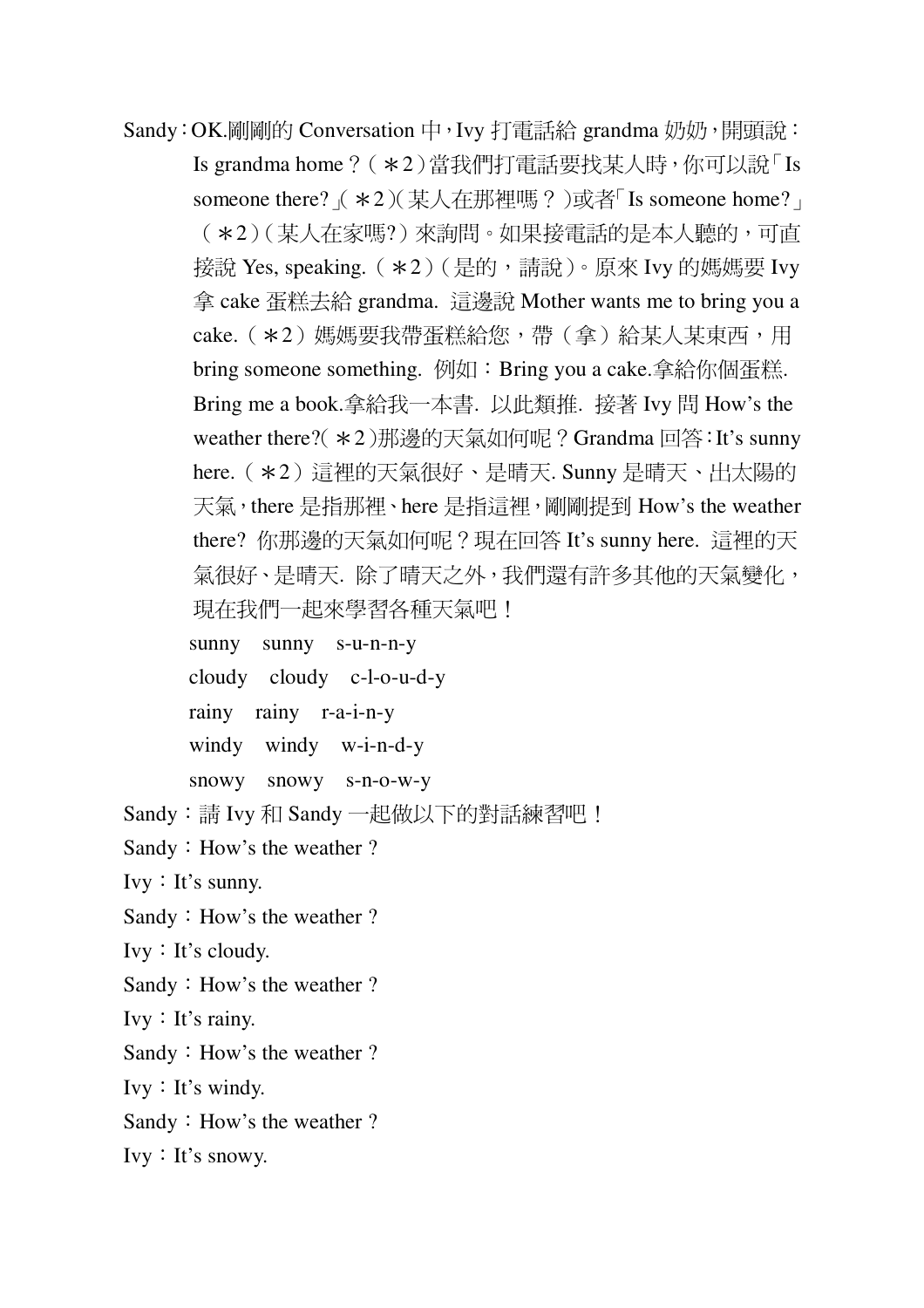Sandy:接著剛剛的對話,Ivy 問 Is it hot there?(\*2)你那邊天氣熱 嗎?Grandma 回答:Yes, it is.(\*2)是的,這邊天氣熱熱的,如 果天氣不熱的話要回答:No, it isn't. (  $\ast$ 2 ),hot 是指天氣熱,此 外澴有其他表達天氣冷熱的形容詞,我們一起來練習吧! warm warm w-a-r-m 溫暖的 hot hot h-o-t 炎熱的 cool cool c-o-o-l 涼爽的 cold cold c-o-l-d 冷的 freezing freezing f-r-e-e-z-i-n-g 酷寒的 Sandy:請 Ivy 和 Sandy 一起做以下的對話練習吧! Sandy: How's the weather? Ivy: It's warm. Sandy: How's the weather? Ivy: It's hot. Sandy: How's the weather? Ivy: It's cool. Sandy: How's the weather? Ivy: It's cold. Sandy: How's the weather? Ivy: It's freezing.

Sandy:此外,你也可以將天氣與對冷熱的感覺結合一起回答喔!

Sandy:請 Ivy 再和 Sandy 一起做以下的對話練習吧!

Sandy: How's the weather?

Ivy: It's sunny and hot.

Sandy: How's the weather?

Ivy: It's cloudy and cool.

Sandy: How's the weather?

Ivy: It's rainy and cold.

Sandy: How's the weather?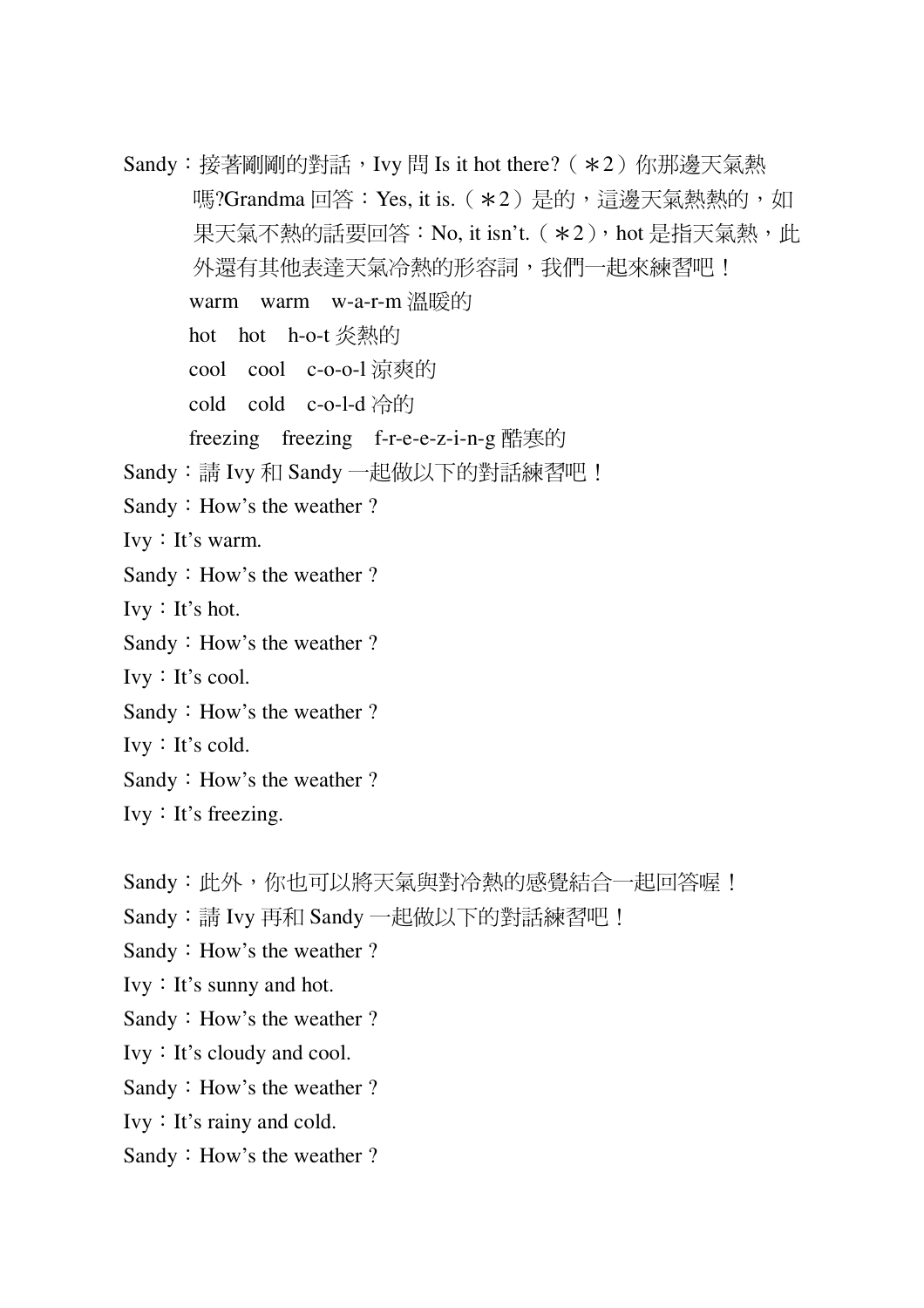$Ivy: It's snowy and freezing.$ 

- Sandy:OK.我們已經知道各種天氣的說法以及如何表達冷熱的感覺了, 現在再複習 Conversation I, 這次請你跟著一起來練習對話吧!
- Sandy:希望電視機前的小朋友能開口跟著一起練習,這樣才會進步喔! 接著我們再來看看 Conversation II。

#### **Part C: Conversation II**

- Frank: Hello, is Steven home?
- Steven: Yes, speaking.
- Frank: How's the weather there?

Steven : It's rainy here.

- Frank  $\colon$  Is it hot there?
- Steven: No. it isn't. It's cold.
- Frank  $:$  May I go to visit you this weekend?
- Steven: Sure. Welcome. The weather forecast said it's going to be fine this weekend.
- Frank: Wonderful ! OK. See you then.
- Steven : See you.

#### Part D: 對話解說

Sandy:對於前半段的句子你們應該不陌生吧!這邊 Frank 打電話給 Steven, 詢問 Steven 那邊的天氣如何? Steven 這邊正在下雨呢! Frank 想在這個週末去找 Steven, Frank 說: May I go to visit you this weekend? (\*2) 我這個週末可以去找你嗎?visit (\*2) 是拜訪 的意思,weekend (\*2) 週末,this weekend 是這個週末的意思, May I go to visit you this weekend? 我這個週末可以去找你嗎? Steven 說:Sure 當然 Welcome 歡迎,Steven 還告訴 Frank 一個好 消息, The weather forecast said it's going to be fine this weekend. (\*2)天氣預報說這個週末的天氣會很好呢!forecast (\*2)是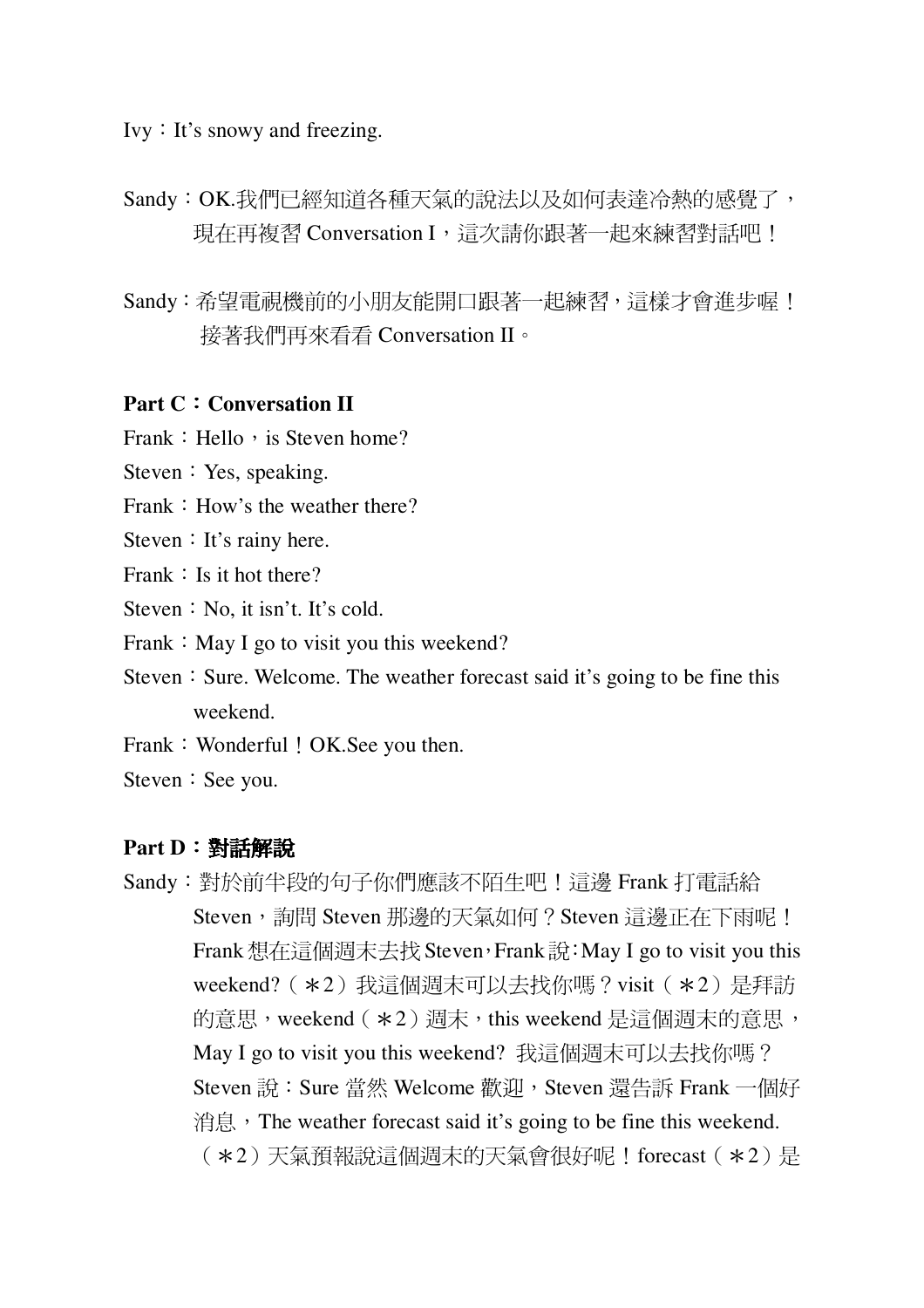預估、預測的意思,所以 weather forecast (\*2)是天氣預報的意 思。此外,我們再來學習有關 weather 的一些單字吧! weatherman (\*2) 天氣預報員 weather station  $(*2)$  氣象台 Weather Bureau  $(*2)$  氣象局 weather chart  $(*2)$  氣象圖

- Sandy:OK.回到對話,接著 Frank 高興地說 Wonderful!太好了!最後兩 人互道再見, See you then. (\*2)到時候見。
- Sandy:現在請電視機前的小朋友,再一起來練習 Conversation II 吧!

### Part E:綜合練習

- Sandy:現在我們一起來做個測驗,看看你今天有沒有學起來了呢? 請 Frank 和 Sandy 一起做以下的對話練習吧!
- Sandy: How's the weather in Taipei?

Frank : It's rainy in Taipei.

- Sandy: How's the weather in Taichung?
- Frank: It's cloudy in Taichung.
- Sandy: How's the weather in Kaohsiung?
- Frank: It's sunny in Kaohsiung.
- Sandy: How's the weather in Hualien?
- Frank: It's rainy in Hualien
- Sandy: How's the weather in Taitung?
- Frank: It's cloudy in Taitung.
- Sandy:小朋友你是不是都答對了呢?相信只要你多練習,一定能將它學 會的!最後我們以一首 weather 的歌曲作 ending, 跟大家 say goodbye. 感謝各位收看今天的節目,如果您想進一步了解今天上 課的內容,請上高雄縣教育局網站 www.ks.edu.tw 歡迎下次同一 時間繼續收看「快樂學英語,親子一起來,Happy English Learning. Let's learn it together. Super  $! \rightarrow Bye - bye$ .
- **III.** Ending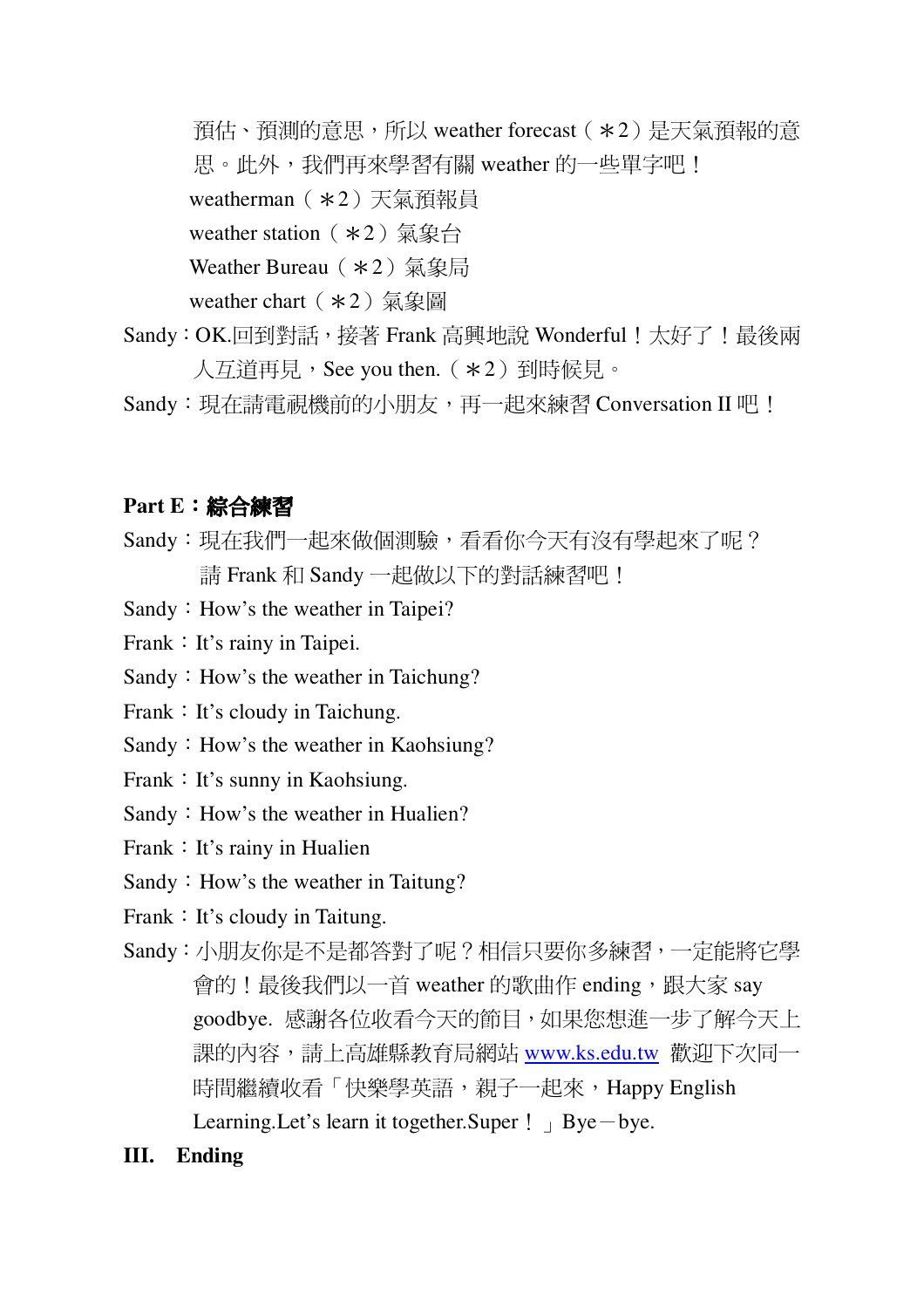### **Song** : How's the weather?

How's the weather  $\frac{9}{5}$ It's sunny. It's sunny. It's sunny. How's the weather  $?$ It's sunny. S-u-n-n-y.

How's the weather  $\frac{2}{3}$ It's cloudy. It's cloudy. It's cloudy. How's the weather  $?$ It's cloudy. C-l-o-u-d-y.

How's the weather?

It's rainy.

It's rainy.

It's rainy.

How's the weather  $?$ 

It's rainy.

R-a-i-n-y.

How's the weather  $?$ 

It's windy.

It's windy.

It's windy.

How's the weather  $?$ 

It's windy.

W-i-n-d-y.